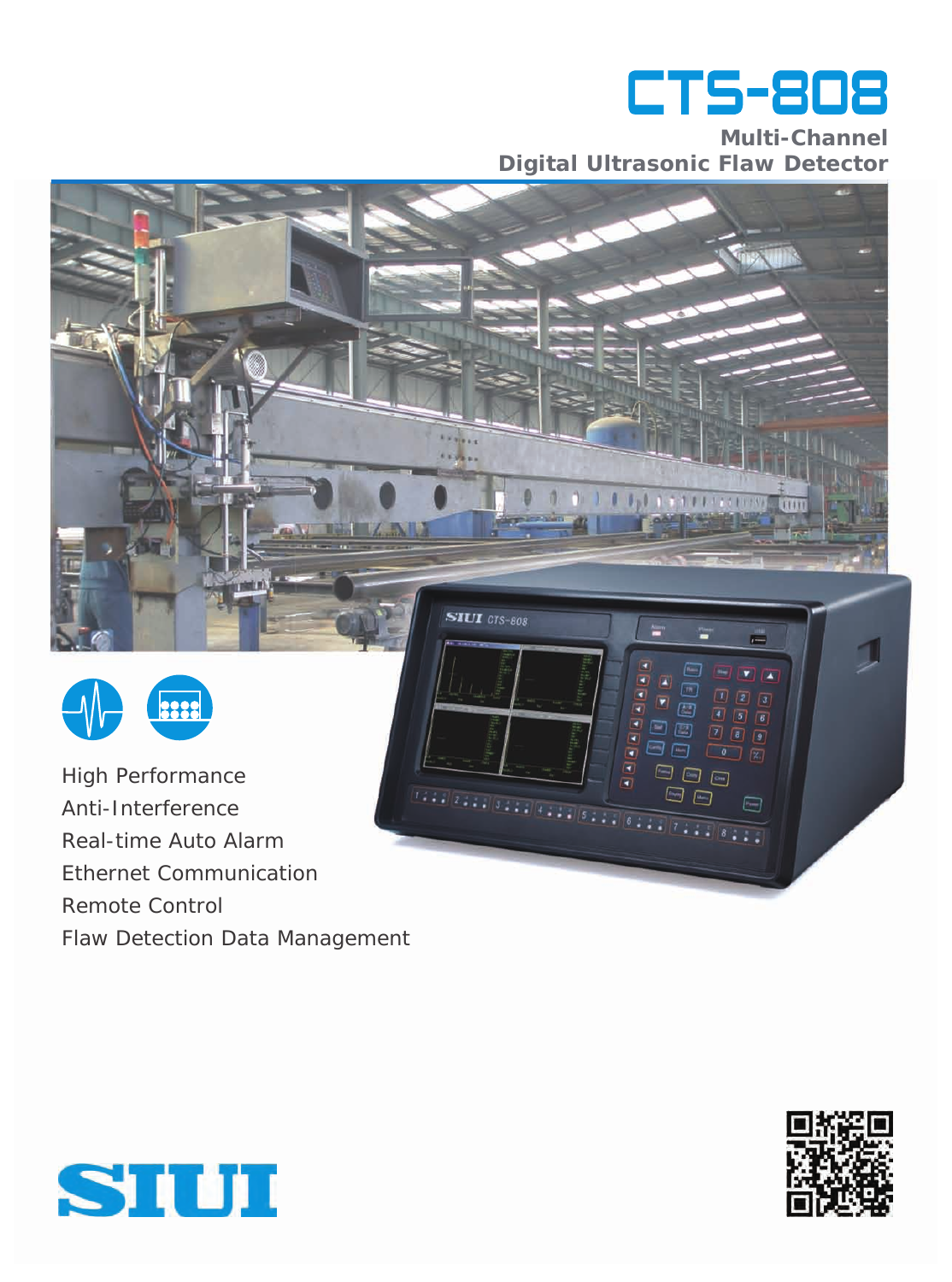# **CTS-808**

# Multi-Channel Digital Ultrasonic Flaw Detector

By working with probe detection and mechanical drive devices, the CTS-808 multi-channel digital ultrasonic flaw detector can achieve automatic ultrasound testing on section steel such as steel tube, steel rod, steel billet and steel plate.





## Superior Features

- ●Multiple testing channels, multi-probe can be connected for testing at the same time.
- High detection sensitivity.
- ●Each detection channel has three alarm gates: A, B and C. An alarm threshold can be set, and when the echo is higher or lower than the threshold the system will alarm, so as to achieve multi-position and multi-method auto alarm.
- ●Interface wave tracking function: by tracking the logic relation between gate D and the alarm gates A, B or C, interface wave tracked by alarm gates is assured, which avoids error alarm or lost alarm in immersion testing due to water fluctuation.
- ●The automatic defect marking function can be set as delay marking or lengthened distance marking, with delay time or lengthened distance variable.
- Relevant alarm times selection: the relevant alarm times can be selected based on the actual situation, so as to avoid error alarm and improve anti-interference capability.
- ●Variable PRF, max. PRF as high as 2.5 KHz/channel.
- Large memory for saving up to 500 data sets, including echoes, curves, parameters, detection reports, etc.
- USB port for saving system stored data and echoes to a USB disk, as well as easy printout of test reports.
- Large screen and high-brightness color TFT LCD, bringing optimized effect for reading & measurement. Echoes and detection data for up to 4 channels can be displayed at the same time.
- English / Chinese menu for selection, with text prompt during operation.
- LAN Ethernet port of the multi-channel flaw detector for real-time communication with a PC and remote control.
- Special database and powerful data processing function can be found in the PC, which is convenient for data storage, edit, classification, query, printing and transmission.
- ●In combination of displacement signals of the tested material provided by a mechanical drive device, and flaw echo signals from the flaw detector, displaying flaw position and equivalent flaw size directly.

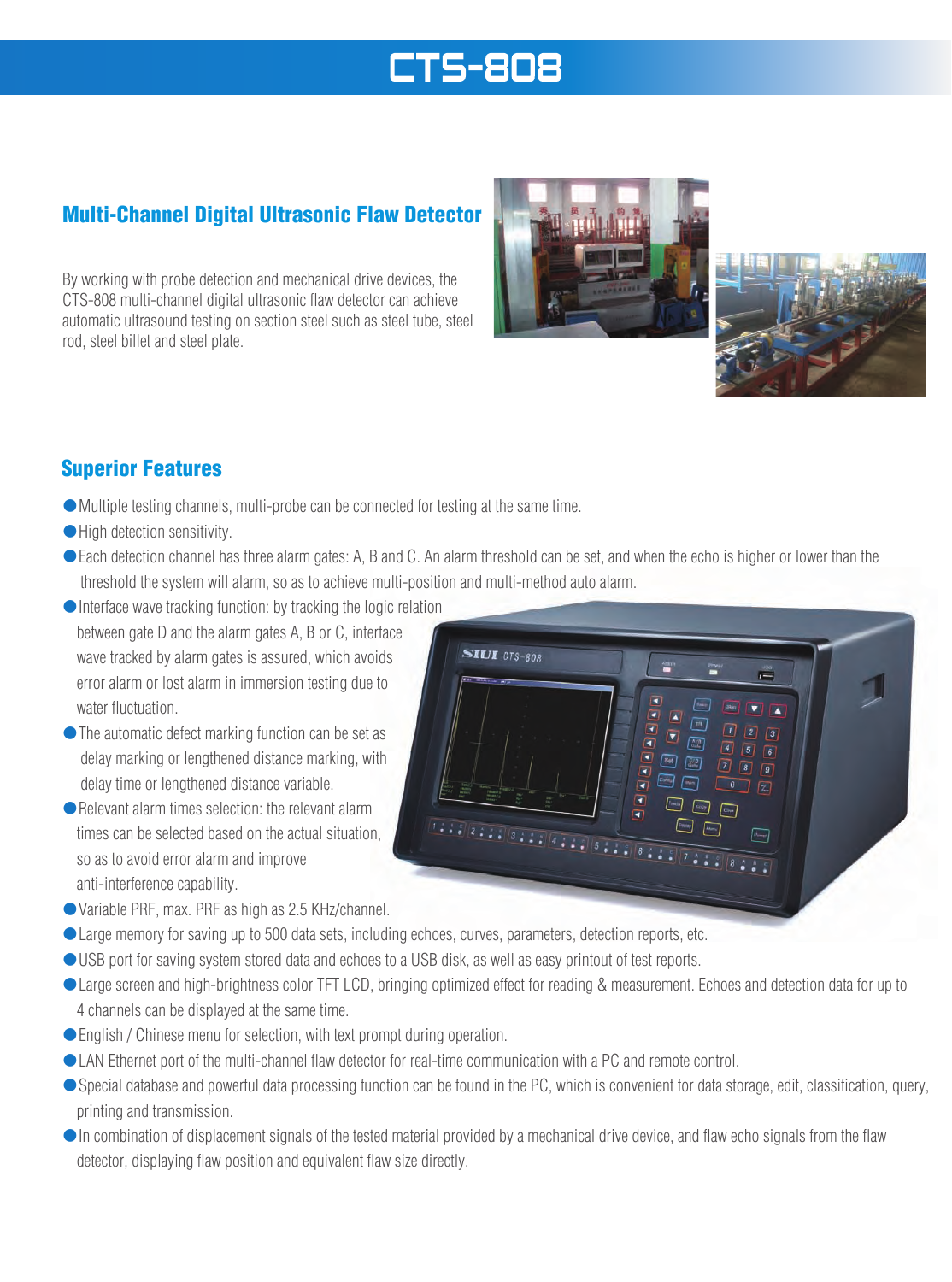# Application Examples

#### Display Waveform





Four channels can be displayed at the same time.

#### $\overline{z}$ RANGE **MTL.VEL** FREQUE **DURLAY** RECTIFI PLOELAY RESOT MOLE FRE.0 KVALUE i B or H **BLOOK** wz  $t$ <sub>DGK</sub>  $\overline{z}$ F  $\sqrt{at}$ **MEAS POINT ILODK**

### **Parameter Adjustment Parameter Adjustment Parameter Adjustment**



### Data Management

| $-101 \times$ | Data Management |      |       |                 |                                    |             |                         |  |
|---------------|-----------------|------|-------|-----------------|------------------------------------|-------------|-------------------------|--|
|               |                 | Show | Quary | <b>Limitate</b> | <b>Show All</b><br>Director<br>Add |             |                         |  |
| Warkpiec      | Operator        |      | Team  | Time            |                                    | <b>Date</b> | No.                     |  |
| $\sim$        |                 |      |       | 14:13:24        |                                    | 2009-5-5    | 1                       |  |
|               |                 |      |       | 14:27:18        |                                    | 2009-5-5    | ź                       |  |
|               |                 |      |       | 14:28:35        | 2009-5-5                           |             | 3                       |  |
|               |                 |      |       | 14:34:32        | 2009-5-5                           |             | đ                       |  |
|               |                 |      |       | 14:34:43        |                                    | 2009-5-5    | $\overline{\mathbf{s}}$ |  |
|               |                 |      |       |                 |                                    |             |                         |  |
|               |                 |      |       |                 |                                    |             |                         |  |
|               |                 |      |       |                 |                                    |             |                         |  |
|               |                 |      |       |                 |                                    |             |                         |  |
|               |                 |      |       |                 |                                    |             |                         |  |
|               |                 |      |       |                 |                                    |             |                         |  |
|               |                 |      |       |                 |                                    |             |                         |  |
|               |                 |      |       |                 |                                    |             |                         |  |
|               |                 |      |       |                 |                                    |             |                         |  |
|               |                 |      |       |                 |                                    |             |                         |  |
|               |                 |      |       |                 |                                    |             |                         |  |
| $\mathcal{F}$ |                 |      |       |                 |                                    |             | 実例                      |  |

It can be used for adding, querying, reviewing and printing records.

#### Data Communication

Connect the system with a PC via a network cable. System parameter, download data set, display waveform, thickness measurement diagram and alarm position image can be adjusted on the PC.